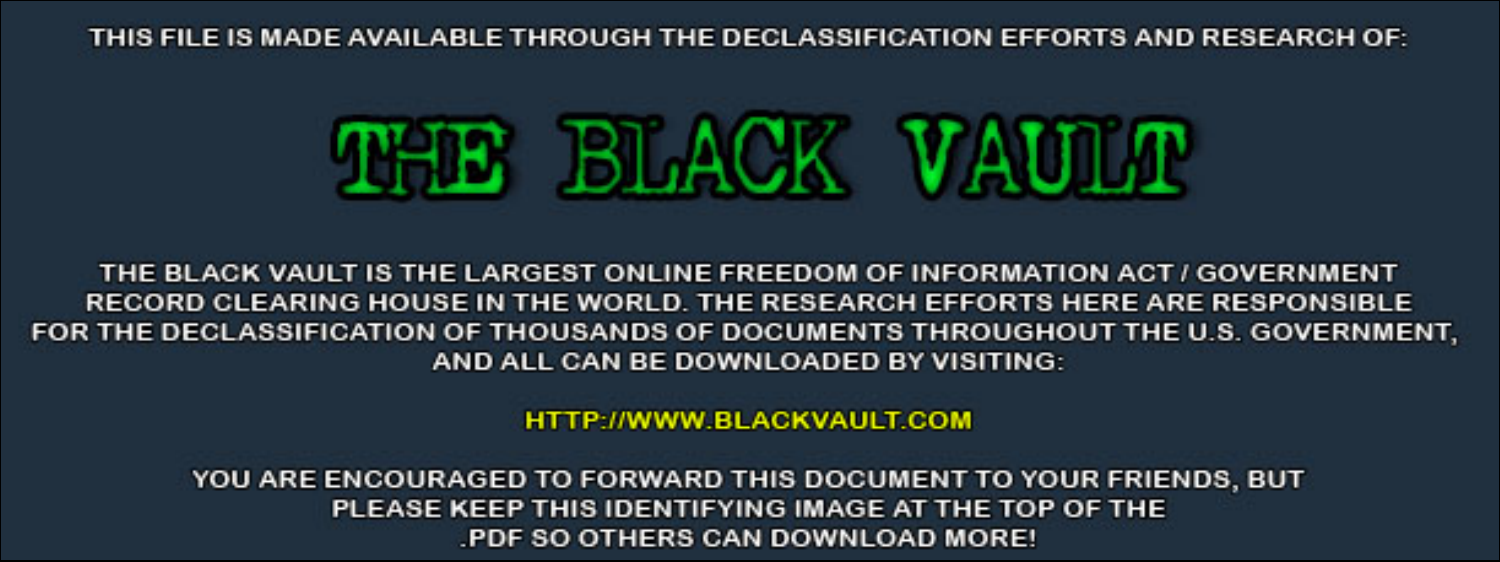## **(U) Cryptologic Almanac 50th Anniversary Series**

## **(U) KAL-007: The SIGINT Perspective**

[(D) This article first appeared in 1997.]

| S/H                                                                                                          |                                              |
|--------------------------------------------------------------------------------------------------------------|----------------------------------------------|
|                                                                                                              |                                              |
|                                                                                                              |                                              |
|                                                                                                              |                                              |
|                                                                                                              |                                              |
|                                                                                                              |                                              |
| <b>SHSLI</b>                                                                                                 | (b)(1)<br>(b)(3)-50 USC<br>403               |
|                                                                                                              | $(b)(3)-P.L.86-36$                           |
|                                                                                                              |                                              |
|                                                                                                              |                                              |
|                                                                                                              |                                              |
|                                                                                                              |                                              |
|                                                                                                              |                                              |
|                                                                                                              |                                              |
| (S/SI) The Japanese launched search planes to investigate the<br>possibility of an airline (6)(3)-P.L. 86-36 | $(b)(3) - 50$ USC 403                        |
| crash. While the search planes were up and circling north of Hokkaido.                                       |                                              |
|                                                                                                              |                                              |
|                                                                                                              |                                              |
|                                                                                                              |                                              |
|                                                                                                              |                                              |
|                                                                                                              |                                              |
|                                                                                                              |                                              |
|                                                                                                              |                                              |
|                                                                                                              |                                              |
| TSHSLI                                                                                                       |                                              |
|                                                                                                              |                                              |
|                                                                                                              |                                              |
|                                                                                                              |                                              |
|                                                                                                              |                                              |
|                                                                                                              |                                              |
|                                                                                                              | $(b)$ (1)                                    |
| Approved for Release by NSA on<br>06-11-2008, FOIA Case #51549                                               | (b) $(3)-50$ USC 403<br>(b) $(3)-P.L. 86-36$ |
|                                                                                                              |                                              |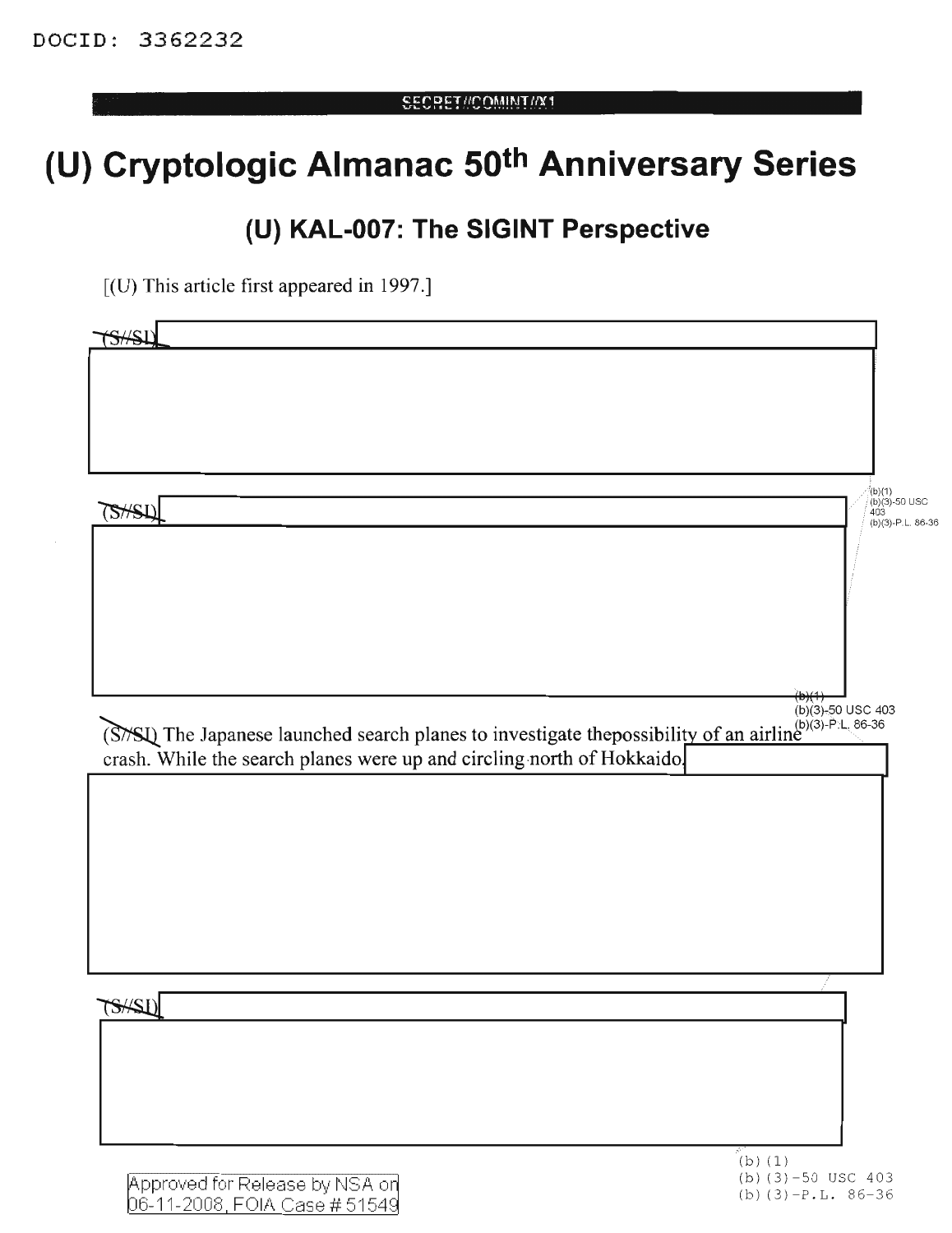| 3362232<br>D:                                                                         | (b)(1)<br>(b)(3)-50 USC 403<br>$(b)(3)-P.L.86-36$ |
|---------------------------------------------------------------------------------------|---------------------------------------------------|
|                                                                                       |                                                   |
|                                                                                       |                                                   |
|                                                                                       |                                                   |
|                                                                                       |                                                   |
|                                                                                       |                                                   |
|                                                                                       | (b)(1)                                            |
| SHSLI                                                                                 | (b)(3)-50 USC 403<br>$(b)(3)-P.L. 86-36$          |
| The Reagan                                                                            |                                                   |
| administration, engaged in a determined propaganda war with the Soviet Union, was the | (b)(1)                                            |
| least likely group to have kept such a secret.                                        | $(b)(3)-50$ USC 403                               |
|                                                                                       | $(b)(3)-P.L. 86-36$                               |
|                                                                                       |                                                   |
| It was a propaganda war, and the Reagan                                               |                                                   |
| administration won the round handily. The Soviets were subjected to worldwide         |                                                   |
| condemnation. A Soviet official claimed that it was the most damaging blow of the     | (b)(1)<br>(b)(3)-50 USC 403<br>(b)(3)-P.L. 86-36  |
| ColdWar, one from which the USSR never recovered.                                     |                                                   |
|                                                                                       |                                                   |
|                                                                                       |                                                   |
|                                                                                       |                                                   |
|                                                                                       |                                                   |
|                                                                                       |                                                   |
|                                                                                       |                                                   |

(U) No twentieth century event except the assassination of JohnF. Kennedy has produced so many conspiracy theories. Writers both respected and marginal dove into the contest to see who could concoct the biggest whopper. The predominant genre was that the flight was actually planned by the CIA as a deliberate overflight to elicit Soviet reaction, in complete disregard for the lives of the innocents aboard. One writer claimed that the flight was timed to coincide with "spy satellites" whizzing overhead at the time the aircraft was in Soviet airspace. Another, who appears to have run off with the prize for creative writing, believed that someone aboard the aircraft set off a self-destruct device to prevent the airliner and its supposed espionage equipment from falling into Soviet hands. This explanation conveniently absolved the Soviets of even tangential responsibility for the tragedy, placing the blame instead on a CIA operative on board.

 $-(S)$ -(U//FOUO) The Soviets recovered the "black boxes" from the aircraft about two months after the shootdown, but this fact was not revealed until 1992, after the Cold War was over. And no wonder -- the instruments completely corroborated the American version of events

(b)(1)<br>(b)(3)-50 USC 403  $(b)(3) - P L$ , 86-36